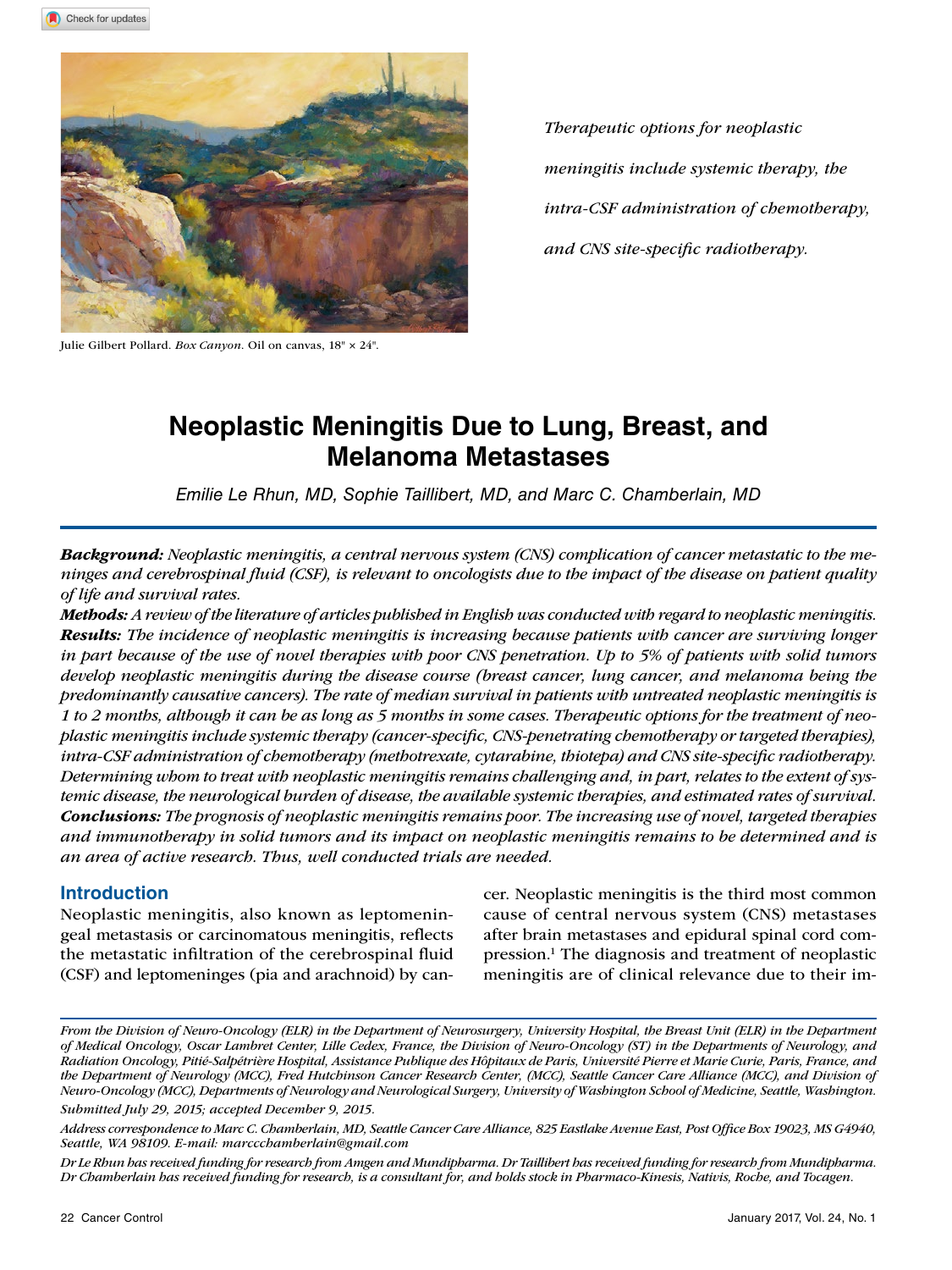pact on patient quality of life and rate of survival.

The incidence of neoplastic meningitis is increasing due in part to improved rates of survival, because more effective systemic agents with poor CNS penetration are being used. $2,3$  Up to 5% of patients with solid tumors will develop neoplastic meningitis during the course of their disease.<sup>4</sup> The incidence of undiagnosed neoplastic meningitis may be 40% or more in solid tumors.5

Among solid tumors, breast cancer (12%–35% of all cases of neoplastic meningitis), lung cancer (10%–26%), and melanoma (5%–25%) represent the most common causative cancers that result in neoplastic meningitis. $4,6-9$  Due to its high incidence, breast cancer is the most common cause of solid tumor–related neoplastic meningitis, with an estimated occurrence of 3% to 5%.4 The incidence of neoplastic meningitis in non–small-cell lung cancer (NSCLC) is approximately 1% to 3%.4,7 Neoplastic meningitis may be observed in up to 20% of patients with metastatic melanoma.4,7 Neoplastic meningitis is diagnosed in most patients (70% overall) with active systemic disease; however, neoplastic meningitis can present as the first site of metastatic disease after a disease-free interval (20%) or may be the first manifestation of cancer (5%).<sup>4,8</sup>

## **Physiopathology**

Tumor cells invade the leptomeninges and CSF by various means, including via hematogenous spread (either through arterial dissemination or through the Batson venous plexus), endoneural/perineural or perivascular lymphatic spread, and direct extension from the brain parenchyma or choroid plexus. Primary leptomeningeal tumors may be also observed, particularly with melanoma.9

After entering the subarachnoid space, cancer cells disseminate through the neuraxis via the dynamic flow of the CSF and metastasize to multiple sites in the CNS.<sup>4</sup> Tumor cell infiltration of the CSF predominates at the base of the brain, the dorsal spinal cord, and the cauda equina.<sup>8</sup> Two pathological patterns of neoplastic meningitis can be distinguished and are often related: (1) subarachnoid or intraventricular nodular disease, and (2) nonadherent malignant cells suspended and circulating in CSF (ie, circulating tumor cells [CTCs]).6

## **Risk Factors**

Several studies have reported a higher incidence of neoplastic meningitis after surgical resection for brain metastases compared with primary treatment (radiotherapy).10,11 Thus, surgical resection, particularly of cerebellar brain metastasis, may increase the risk of developing neoplastic meningitis. In addition, when supratentorial brain metastasis is resected and a ventricle is entered, this appears to increase the risk of CSF dissemination.<sup>11,12</sup> An increased incidence of neoplastic meningitis has also been reported after piecemeal resection vs en bloc resection of brain metastasis.10

In the infiltrative lobular subtype of breast cancer, negative *ER* and negative *PR* tumors are associated with an increased risk of neoplastic meningitis.7,13,14 Triple-negative status (ie, *ERBB2* [formerly known as *HER2/neu*] negative, *ER* negative, and *PR* negative) may be a risk factor, although *ERBB2*  has not yet been identified as a risk factor for neoplastic meningitis.

In NSCLC, adenocarcinoma histopathology has been implicated as a risk factor for the development of neoplastic meningitis.15,16 *EGFR* or *ALK* mutations in NSCLC may be risk factors of neoplastic meningitis, although this supposition has not been clearly established.17 Few case series of melanoma-associated neoplastic meningitis have been reported, and no risk factors have yet to be identified.18-20

## **Diagnosis**

According to guidelines published by the National Comprehensive Cancer Network (NCCN), the diagnosis of neoplastic meningitis may be determined by the presence of CTCs in the CSF.21 In the absence of CTCs in the CSF, neoplastic meningitis has been defined as the presence of neuroradiological findings consistent with neoplastic meningitis and associated with characteristic symptoms and signs of neoplastic meningitis in the setting of cancer. $4,7,21$  A diagnosis of probable neoplastic meningitis can also be made in those with cancer who present with symptoms and signs consistent with neoplastic meningitis, CSF abnormalities (although nonspecific), and inconclusive findings on magnetic resonance imaging (MRI).<sup>1</sup> Underdiagnosis remains a challenge because establishing a diagnosis of neoplastic meningitis requires specific assessments (analysis of CSF and imaging of the CNS) based on a clinical suspicion of neoplastic meningitis; those challenges notwithstanding, corroborative test results may also be normal.7

## *Clinical Symptoms and Signs*

Patients with neoplastic meningitis frequently present with multifocal neurological symptoms and signs related to specific domains of the CNS involved with CTCs. Clinical manifestations may have a subtle presentation in some patients. Neurological symptoms and signs are classically categorized as belonging to 1 of 3 CNS domains: (1) cerebral hemispheres, (2) cranial nerves, and (3) spinal cord/nerve roots. $3,22$ Shown in Table 1, the most frequent manifestations of neoplastic meningitis are headache, change in mental status, gait abnormality, vomiting (cerebral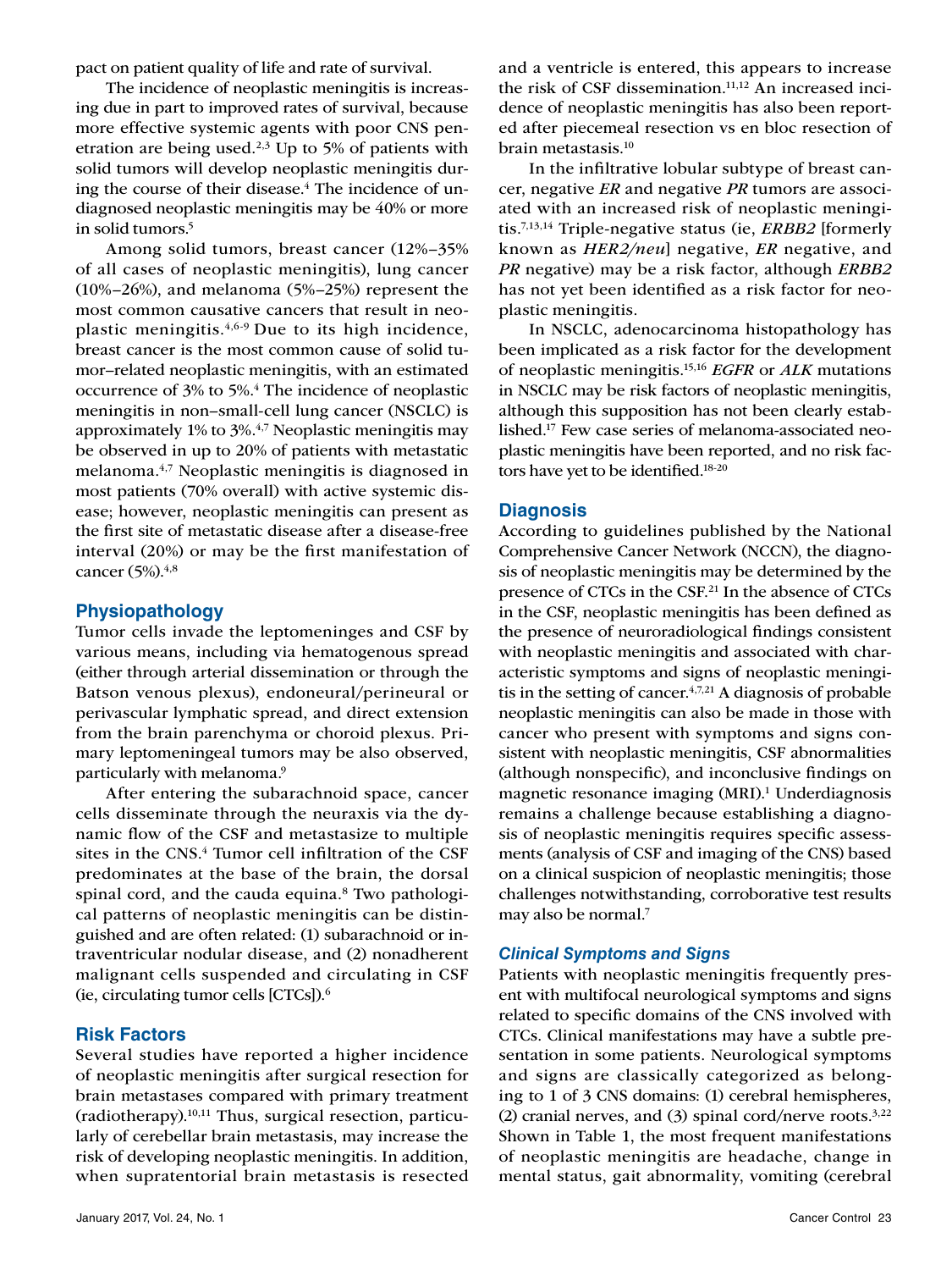| <b>Location</b>                | <b>Symptom</b>                          | Incidence,<br>$\frac{9}{6}$ | <b>Sign</b>                        | Incidence,<br>$\frac{9}{6}$ |  |
|--------------------------------|-----------------------------------------|-----------------------------|------------------------------------|-----------------------------|--|
| Cerebral                       | Headache                                | $51 - 75$                   | Mental status change               | $27 - 65$                   |  |
| hemisphere                     | Mental change                           | $26 - 33$                   | Seizure                            | $11 - 18$                   |  |
|                                | Gait difficulty                         | 27                          | Focal/generalized                  | 11/6                        |  |
|                                | Nausea and vomiting                     | $22 - 34$                   | Papilledema                        | 11                          |  |
|                                | Unconsciousness                         | 4                           | Sensory disturbance                | 11                          |  |
|                                | Dysphagia                               | 4                           | Diabetes insipidus                 | $\overline{4}$              |  |
|                                | <b>Coordination disorders</b>           | $20 - 34$                   | Hemiparesis                        | $\overline{2}$              |  |
|                                | Loss of consciousness                   | $\overline{4}$              | Cerebellar disorder                | 15                          |  |
|                                | <b>Dizziness</b>                        | 4                           |                                    |                             |  |
| Cranial                        | Diplopia                                | $20 - 36$                   | Ocular motor paresis (III, IV, VI) | $5 - 36$                    |  |
| nerve                          | Visual loss                             | $9 - 10$                    | Facial paresis (VII)               | $10 - 27$                   |  |
|                                | <b>Hearing loss</b>                     | $5 - 14$                    | Visual loss (II)                   | $5 - 19$                    |  |
|                                | Decreased hearing                       | 5                           | Optic neuropathy                   | 8                           |  |
|                                | <b>Tinnitus</b>                         | 3                           | Reduced hearing (VIII)             | $7 - 18$                    |  |
|                                | <b>Facial numbness</b>                  | $8 - 10$                    | Trigeminal neuropathy (V)          | $6 - 10$                    |  |
|                                | Hypogeusia                              | 4                           | Reduced gag reflex (IX, X)         | $2 - 6$                     |  |
|                                | Dysphonia/dysphagia                     | $2 - 7$                     | Hypoglossal neuropathy (XII)       | $5 - 10$                    |  |
|                                | <b>Hoarseness</b>                       | 3                           |                                    |                             |  |
|                                | Vertigo                                 | $\overline{2}$              |                                    |                             |  |
| Spinal cord/<br>nerve roots    | Lower motor neuron<br>weakness          | $34 - 46$                   | Reflex asymmetry                   | 86                          |  |
|                                | Paresthesia                             | $33 - 42$                   | Nuchal rigidity                    | $9 - 13$                    |  |
|                                | Pain                                    |                             | Weakness                           | 73                          |  |
|                                | Back/neck                               | $31 - 37$                   | <b>Sensory loss</b>                | 32                          |  |
|                                | Radicular                               | $26 - 37$                   | Straight leg raising               | 15                          |  |
|                                | <b>Bladder and bowel</b><br>dysfunction | $16 - 18$                   | Decreased rectal tonus             | $5 - 14$                    |  |
|                                | Upper motor neuron<br>weakness          | 14                          |                                    |                             |  |
| Data from references 23 to 28. |                                         |                             |                                    |                             |  |

**Table 1. — Symptoms and Signs of Neoplastic Meningitis at Diagnosis** 

hemisphere dysfunction), diplopia and facial paresis (cranial nerve involvement), lower extremity weakness and paresthesias, back or neck pain, and radiculopathy (spinal cord/exiting nerve-root manifestations).23-28 Clinical manifestations suggestive of neoplastic meningitis are the development of cauda equina syndrome, communicating hydrocephalus, or cranial neuropathy.1 Typically, neurological signs exceed the number of symptoms, so a careful neurological examination is required to assist in the diagnosis and management of neoplastic meningitis.<sup>4,29</sup> Meningismus (neck stiffness) is uncommon and presents in fewer than 15% of cases.<sup>23-28,30</sup> Headache, nausea, and vomiting due to raised intracranial pressure are frequent. Seizures are uncommon and occur in fewer than 10% of patients.30

Clinical manifestations may overlap with those

of concomitant brain metastasis, treatment-related toxicity, metabolic disturbances, other causes of chronic meningitis (tuberculosis, fungal infections, sarcoidosis), or  $-$  rarely  $$ paraneoplastic syndromes.1,7,8 However, the presentation differs from that of infectious or hemorrhagic meningitis, because fever, meningismus, and photophobia are rare in this patient population.4,7 Concomitant primary or secondary brain cancer may amplify the neurological manifestations of neoplastic meningitis.

## *Imaging Assessment*

MRI with contrast of the brain and spinal cord is the imaging modality of choice for the radiographical evaluation of neoplastic meningitis.4,6,7 Contrast-enhanced, T1-weighted imaging and sequences of fluid attenuation inversion recovery are the most sensitive for detecting neoplastic meningitis. $4,7$ At diagnosis, brain involvement can be observed in 40% to 75% of patients and spinal involvement can be seen in 15% to 25%.7 Findings on MRI can include focal or diffuse pial enhancement; ependy-

mal, sulcal, folia, or cranial nerve enhancement; and subarachnoid, ventricular, or parenchymal-enhancing nodules. Hydrocephalus, which is a secondary consequence of neoplastic meningitis, may also be observed. Characteristic findings on MRI are illustrated in Figs 1 and 2.7

In a cohort of 125 patients who had non–brain solid tumors, neoplastic meningitis, and positive findings on CSF cytology, as well as 40 patients with clinical neoplastic meningitis and negative findings on CSF cytology, MRI findings were abnormal in 40% of study patients with positive CSF cytology and 100% of study patients with MRI-defined neoplastic meningitis and negative CSF cytology.29 The sensitivity of neuraxis MRI in detecting neoplastic meningitis varies between 40% and 86%.29,31-37 Normal findings on MRI do not exclude the diagnosis of neoplastic men-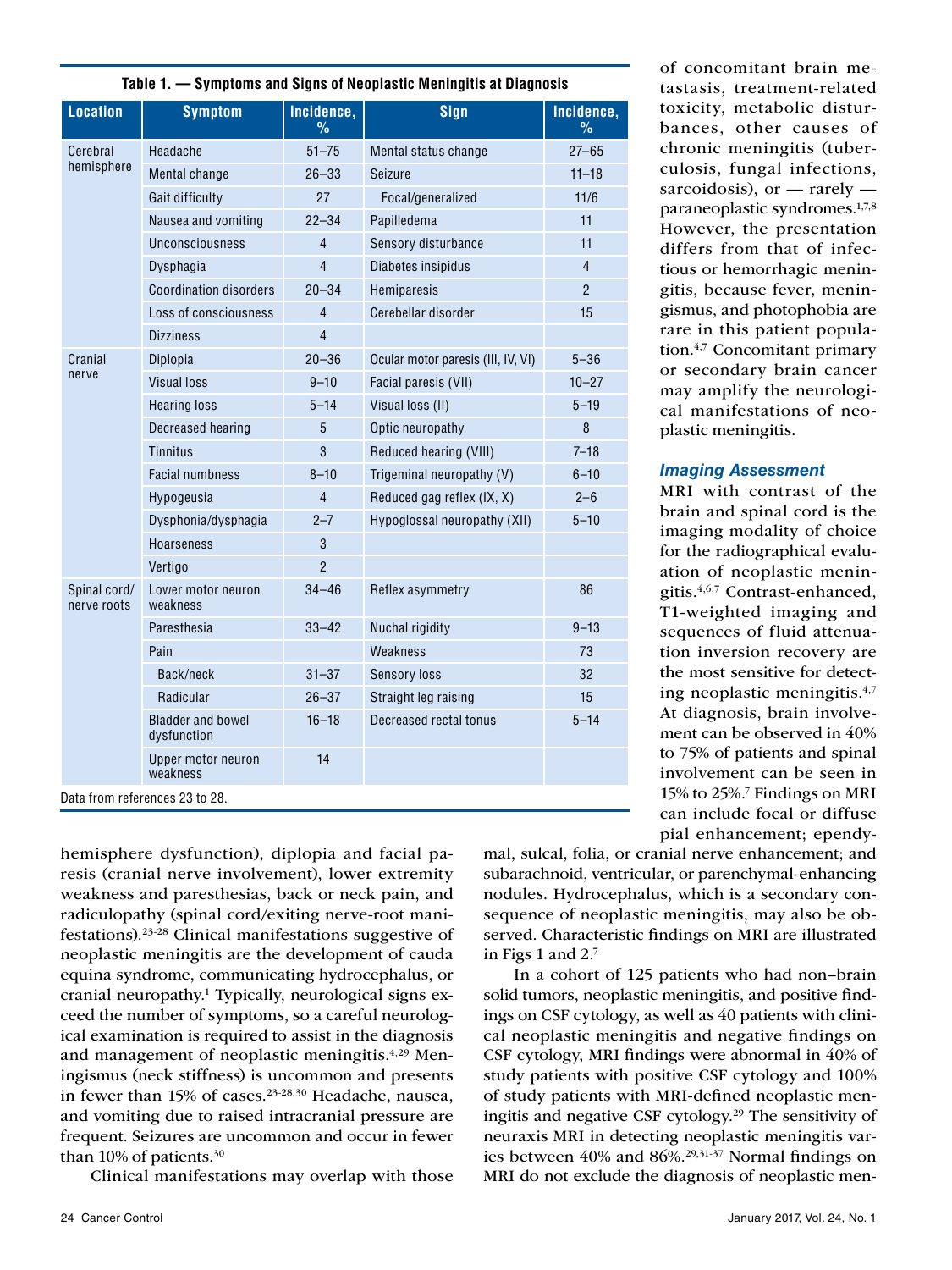ingitis.1 Co-existent brain metastases have been reported in 21% to 83% of patients with neoplastic meningitis.13,29,31-34,38,39 The value of computed tomography (CT) with contrast of the cranium is limited in neoplastic meningitis (sensitivity rate, 23%–38%), and use of CT is restricted to the detection of hydrocephalus or if obtaining MRI is contraindicated.<sup>4,7,35,40</sup>

Radionuclide studies using indium, diethylene, and triamine penta-acetic or Tc macro-aggregated albumin permits the detection of CSF flow blocks present in 30% to 70% of patients with neoplastic meningitis.19 In a cohort of 165 patients with neoplastic meningitis and solid tumors, the results of radioisotope CSF flow studies were abnormal in 25% of those with positive cytology results and in 28% of those whose disease was defined by MRI.<sup>29</sup> CSF blocks generally occur at the skull base, within the spinal subarachnoid space, and across the cerebral convexities.4,7,41 Compared with patients without a disruption of CSF dynamics, patients with interruptions in CSF flow have a shorter survival.<sup>42</sup> Furthermore, a block of the CSF flow reduces the efficacy of the intra-CSF administration of treatment by limiting the distribution of the drug in the CNS and increasing treatmentrelated toxicity.<sup>4</sup> Nonetheless, radioisotope CSF flow dynamics is infrequently utilized. Determination of CSF flow interruption is relevant with respect to intra-CSF drug delivery, and, if documented, re-establishing normal CSF flow by treating the affected area with radiotherapy re-establishes CSF flow in 30% of intraspinal blocks and 50% of intracranial blocks. $41$ 



Fig 1. — Leptomeningeal sulcal enhancement at the cranial level on axial T1-weighted, gadolinium-enhanced magnetic resonance imaging of the brain.



Fig 2. — Leptomeningeal perimedullary enhancement on sagittal T1-weighted, gadolinium-enhanced magnetic resonance imaging of the spinal column.

Normalizing CSF dynamics results in survival rates similar to that of patients initially without CSF flow interruption.<sup>41</sup>

## *Analysis of the Cerebrospinal Fluid*

Most patients (> 90%) with neoplastic meningitis manifest nonspecific CSF abnormalities, such as raised CSF opening pressure (46%), elevated protein levels (76%), decreased glucose levels (54%), or increased white blood cell counts  $(57%)$ .<sup>4,7</sup> The finding of CTCs in the CSF can be used to establish the definitive diagnosis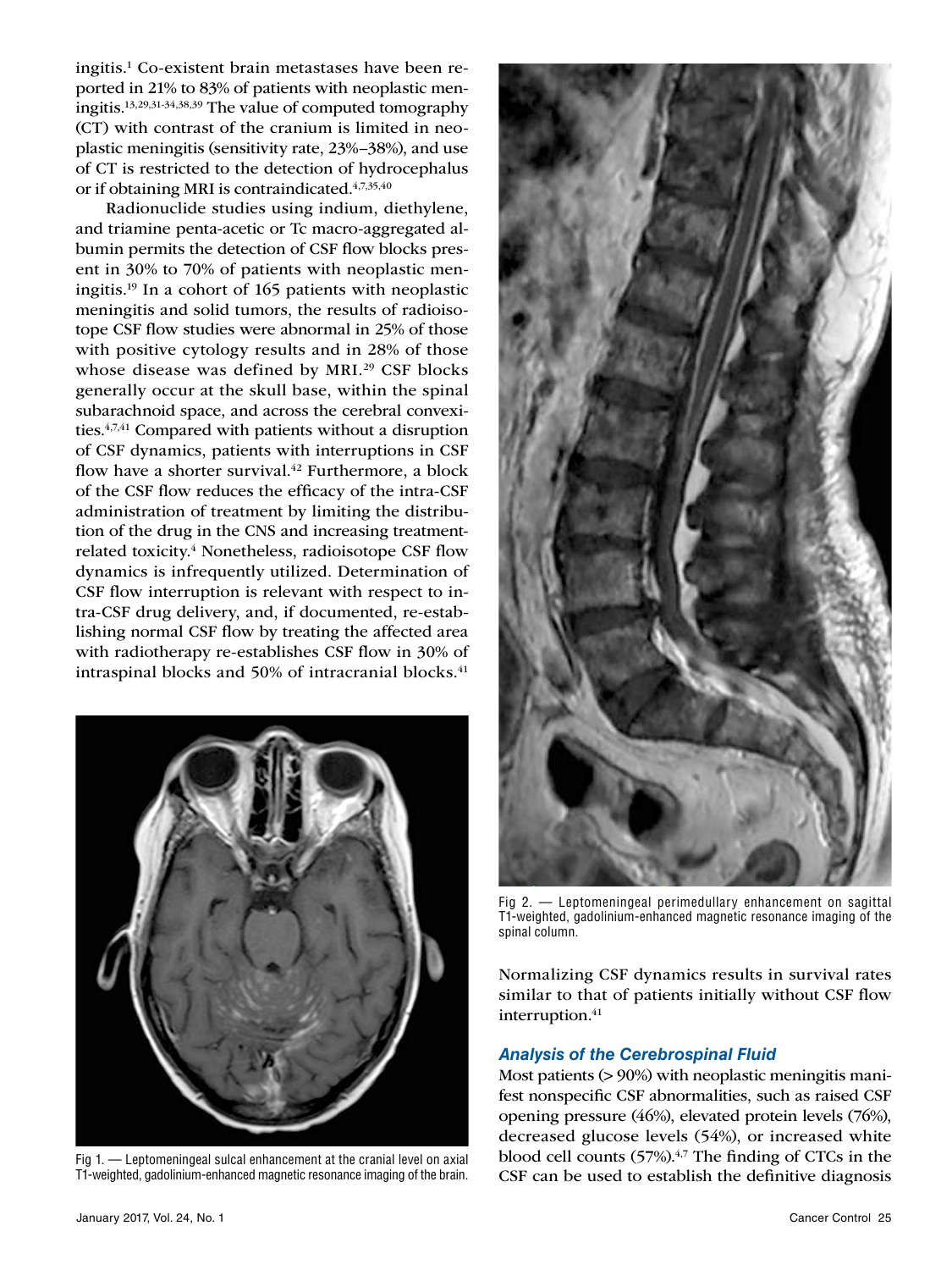of neoplastic meningitis.<sup>1</sup> The specificity rate of CSF cytology is high (80%–95%), but the sensitivity rate of initial lumbar puncture is estimated to be below 50%.<sup>1,4</sup> Using measures such as sampling a large volume of CSF (>10 mL), avoiding a hemorrhagic CSF specimen, and prompt processing can improve the sensitivity of CSF cytology. Not obtaining a CSF sample from a clinically or radiologically symptomatic site may increase the rate of false-negative results on CSF cytology. Repeat lumbar puncture increases the likelihood of identifying CTCs to 80%.<sup>1,43</sup> Little benefit is obtained from obtaining a third CSF cytology sample.1,4,7,43 In contemporary series of breast cancer–related neoplastic meningitis, the sensitivity rate of CSF cytology was reported to be 67% to 83%.31-37

Many CSF biomarkers have been examined for their use in neoplastic meningitis. Biomarkers may be nonspecific (eg, α-glucuronidase, lactate dehydrogenase, β-2-microglobulin, carcinoembryonic antigen) or organ specific (eg, cancer antigen [CA] 15-3, CA 125, CA 19-9, CA 724, α-fetoprotein, neuron-specific enolase, cytokeratin 19 fragment). However, no clear relationship exists between these various biomarkers and treatment response.7 Proangiogenic molecules, such as vascular endothelial growth factor, urokinase plasminogen activator, and tissue plasminogen activator, have been evaluated with varying rates of sensitivities and specificities that do not appear to improve the performance of CSF cytology.7,44,45 CSF metabolomics, protein profiling, micro-RNA studies, and genomic analysis may represent another method to aid in the diagnosis and treatment of neoplastic meningitis.46-49 Identification of cell-surface, tumor-associated proteins in CSF is another method under investigation.50-53 Due to lack of agreement on cutoff levels to standardize CSF sampling and processing with respect to the above-mentioned biomarkers, CSF cytology remains the gold standard for the detection of CTCs in the CSF.1,6,7

## **Prognosis**

Neoplastic meningitis often results in neurological impairments that both reduce quality of life and survival.4 Thus, the goal of treatment is to improve or stabilize neurological function, maintain quality of life, and prolong survival. Deciding who to treat can be challenging. Fixed neurological deficits rarely improve with treatment, but the progression of neurological dysfunction may be arrested in some instances.4 The median survival rate without treatment is 1 to 2 months, and often death is a consequence of progressive neurological dysfunction. $4,6$  With treatment, median survival rates in neoplastic meningitis vary from 2 to 5 months in breast cancer, 3 to 6 months in NSCLC and 2 to 4 months in melanoma; however, these reported numbers predate the use of immunotherapy and targeted therapies (Table 2).3,16-20,31,33-39,54-67 Cause

of death in patients with neoplastic meningitis may be due to the progression of neoplastic meningitis (24%–34%), progression of systemic disease (19%–44%), or both (22%–25%).22,58

Guidelines from the NCCN define poor and good risk factors for patients with neoplastic meningitis.<sup>21</sup> The poor risk group includes patients with low performance status; multiple, serious, or major neurological deficits; extensive, systemic disease with few treatment options; radiographic bulky CNS disease; neoplastic meningitis–related encephalopathy; and CSF dynamic flow obstructions.<sup>21</sup> Palliative care is suggested for all patients with a poor prognosis, whereas directed therapy should be considered for patients with a good prognosis.<sup>21</sup>

**Table 2. — Rates of Survival for Neoplastic Meningitis Due to Breast Cancer, Lung Cancer, or Melanoma Metastasis**

| Tumor<br>Type | <b>Study</b>              | No. of<br><b>Study</b><br><b>Patients</b> | <b>Median Rate of Overall</b><br><b>Survival<sup>a</sup></b> |  |
|---------------|---------------------------|-------------------------------------------|--------------------------------------------------------------|--|
| <b>Breast</b> | Boogerd <sup>65</sup>     | 35                                        | 18.3-30.3 wk (NA)                                            |  |
| cancer        | Clatot <sup>34</sup>      | 24                                        | 150 d $(9 - 561)$                                            |  |
|               | Comte <sup>62</sup>       | 66                                        | $4.5 \text{ mo} (0.1 - 50.0)$                                |  |
|               | De Azevedo <sup>36</sup>  | 60                                        | $3.3 \text{ mo} (0.03 - 90.4)$                               |  |
|               | Gauthier <sup>35</sup>    | 91                                        | $4.5$ mo $(0-53)$                                            |  |
|               | Jaeckle <sup>58</sup>     | 43                                        | 7 wk (NA)                                                    |  |
|               | Kim <sup>59</sup>         | 30                                        | 8 mo (NA)                                                    |  |
|               | Lara Medina <sup>55</sup> | 49                                        | 7 wk (95% Cl: 2.3-11.6 mo)                                   |  |
|               | Le Rhun <sup>31</sup>     | 103                                       | 3.8 mo $(1 d - 2.8 y)$                                       |  |
|               | $Lee^{37}$                | 68                                        | 4.1 mo $(2.2 - 5.8)$                                         |  |
|               | Meattini <sup>54</sup>    | 33                                        | 4.9 mo $(0.3 - 27.7)$                                        |  |
|               | Niwinska <sup>13</sup>    | 118                                       | $4.2 \text{ mo } (1 - 37)$                                   |  |
|               | Regierer <sup>60</sup>    | 27                                        | 9 wk (NA)                                                    |  |
|               | Rudnicka <sup>33</sup>    | 67                                        | 16 wk (1-402)                                                |  |
|               | Torrejon <sup>63</sup>    | 38                                        | $2.6 \text{ mo} (1.2 - 6.4)$                                 |  |
|               | Yust Katz <sup>56</sup>   | 103                                       | 4.2 mo (95% CI: 2.54-4.66)                                   |  |
| Lung          | Chuang <sup>67</sup>      | 34                                        | 5.1 wk (1 d-82 wk)                                           |  |
| cancer        | $Gwak^{57}$               | 105                                       | $3.0 \text{ mo} (0.5 - 21.5)$                                |  |
|               | Hammerer <sup>64</sup>    | 26                                        | 57 wk (NA)                                                   |  |
|               | Lee <sup>16</sup>         | 149                                       | 14 wk (95% Cl: 12-16)                                        |  |
|               | Morris <sup>38</sup>      | 125                                       | 4.3 mo $(1.5 - 6.7)$                                         |  |
|               | Park <sup>39</sup>        | 50                                        | 3 mo (95% CI: 2-4)                                           |  |
|               | Riess <sup>17</sup>       | 30                                        | 6 mo (95% CI: 3-12)                                          |  |
|               | Sudo <sup>66</sup>        | 37                                        | 106 d (10-392)                                               |  |
|               | Umumera <sup>61</sup>     | 91                                        | $3.6 \text{ mo} (0.1 - 34.4)$                                |  |
| Melanoma      | Chamberlain <sup>19</sup> | 16                                        | $4 \text{ mo}$                                               |  |
|               | Harstad <sup>18</sup>     | 110                                       | 10 wk (95% CI: 8-14)                                         |  |
|               | Pape <sup>20</sup>        | 9                                         | 8 wk (1-168)                                                 |  |

a Minimum to maximum survival or 95% CI.

 $CI =$  confidence interval,  $NA =$  not applicable.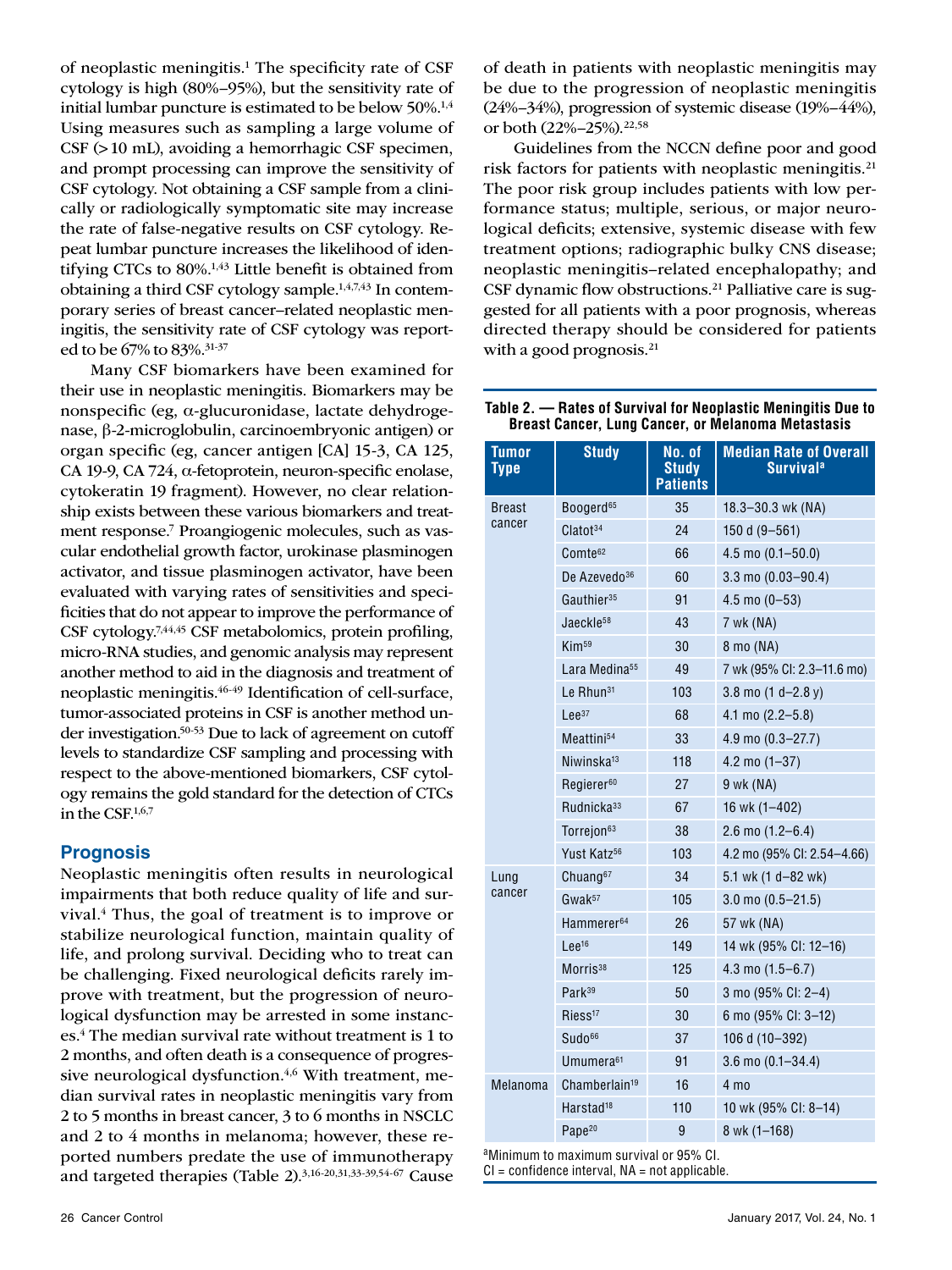The type of primary cancer is also of prognostic importance. Breast cancer has a better prognosis than lung cancer or melanoma-related neoplastic meningitis.6,7 Prolonged survival of 1 year or more may be observed in 7% to 24% of patients with breast cancer and neoplastic meningitis.33,35-37,54,60,68 In breast cancer, multivariate analyses have demonstrated an association between survival and histological characteristics (grade and *HR* status), performance status, extent of systemic disease, treatment (number of prior chemotherapy regimens, receipt of combined treatment modalities, coadministration of systemic chemotherapy, and intra-CSF administration of chemotherapy), and initial response to treatment.13,31,33,35-37,54-56 In lung cancer, multivariate analyses confirm that performance status, treatment (systemic therapy and intra-CSF administration of chemotherapy), and response to neoplastic meningitis–directed therapy were associated with longer survival.<sup>38,39</sup> In patients with *EGFR* mutations and neoplastic meningitis, epidermal growth factor receptor (EGFR) inhibitors may result in durable responses without the need for the intra-CSF administration of chemotherapy.61 In a retrospective cohort of melanoma-associated neoplastic meningitis, a history of primary melanoma diagnosed on the trunk was correlated with shorter survival rates, whereas the intra-CSF administration of chemotherapy was associated with longer rates of survival.<sup>18</sup>

# **Treatment**

Combined treatment utilizing systemic chemotherapy (or targeted therapy), the intra-CSF administration of chemotherapy, and site-specific radiotherapy may improve rates of survival in patients otherwise determined to be good candidates for neoplastic meningitis–directed treatment. A number of randomized trials have been conducted in solid tumor–related neoplastic meningitis (Table  $3$ ).<sup>65,69-72</sup> Most of these trials included multiple tumor types, thereby limiting the applicability of the study results with respect to specific cancer-related neoplastic meningitis.65,69-72 In addition, these trials varied with respect to methodology and the absence of any standardized criteria by which to evaluate response to treatment $65,69-72$ ; thus, the results cannot be generalized to specific groups of patients with neoplastic meningitis.

Because the progression of systemic disease is the primary cause of death in patients with neoplastic meningitis, treatment of systemic disease should not be neglected.73 In general, patients with neoplastic meningitis who have a good performance status are treated with site-specific radiotherapy and disease-specific systemic therapy (chemotherapy or targeted therapy) that may treat both neoplastic meningitis and the systemic disease. The role of the intra-CSF administration in solid tumor–related neoplastic meningitis is not clearly defined. No prospective trial has established

| <b>Study</b>            | <b>Design</b>                                                                                                                  | <b>Response</b>                                                                             | <b>Toxicity</b>                                                                                                                                                                                           |
|-------------------------|--------------------------------------------------------------------------------------------------------------------------------|---------------------------------------------------------------------------------------------|-----------------------------------------------------------------------------------------------------------------------------------------------------------------------------------------------------------|
| Boogerd <sup>65</sup>   | $N = 35$<br><b>Breast cancer</b><br>Systemic therapy and involved-field radiotherapy<br>with intralumbar vs no intralumbar MTX | Improved stabilization: 59% vs 67%<br>TTP <sup>a</sup> : 23 vs 24 wk<br>0S: 18.3 vs 30.3 wk | Treatment complications: 47% vs 6%                                                                                                                                                                        |
| $G$ lantz <sup>91</sup> | $N = 61$<br>Solid tumors<br>Cytarabine vs MTX                                                                                  | RR <sup>a</sup> : 26% vs 20%<br>$OSa$ : 105 vs 78 d<br>TTP: 58 vs 30 d                      | Sensory/motor: 4% vs 10%<br>Altered mental status: 5% vs 2%<br>Headache: 4% vs 2%<br>Bacterial meningitis: 10% vs 3%                                                                                      |
| Grossman <sup>70</sup>  | $N = 59$<br>Solid tumors and lymphoma (in 90%)<br>Intralumbar MTX vs thiotepa                                                  | Neurological improvements: None<br>Median survival: 15.9 vs 14.1 wk                         | Serious toxicity (47%) similar between groups<br>Mucositis and neurological complications more<br>common in intralumbar MTX group                                                                         |
| Hitchins <sup>69</sup>  | $N = 44$<br>Solid tumors and lymphomas<br>Intralumbar MTX vs MTX + cytarabine                                                  | RR <sup>a</sup> : 61% vs 45%<br>Median survival <sup>a</sup> : 12 vs 7 wk                   | Nausea/vomiting: 36% vs 50%<br>Septicemia, neutropenia: 9% vs 15%<br>Mucositis: 14% vs 10%<br>Pancytopenia: 9% vs 10%<br>AEs related to reservoir:<br>Blocked Ommaya: 17%<br>Intracranial hemorrhage: 11% |
| Shapiro <sup>72</sup>   | 103 solid tumors<br>Cytarabine vs MTX                                                                                          | Intraventricular cytarabine vs<br>intraventricular MTX<br>PFS <sup>a</sup> : 35 vs 37.5 d   | Drug-related AEs: 48% vs 60%<br>Serious AEs: 86% vs 77%                                                                                                                                                   |

## **Table 3. — Select Randomized Trials of Neoplastic Meningitis–Related Solid Tumors**

<sup>a</sup>No significant differences between groups.

AE = adverse event, MTX = methotrexate, OS = overall survival, PFS = progression-free survival, RR = response rate, TTP = time to progression.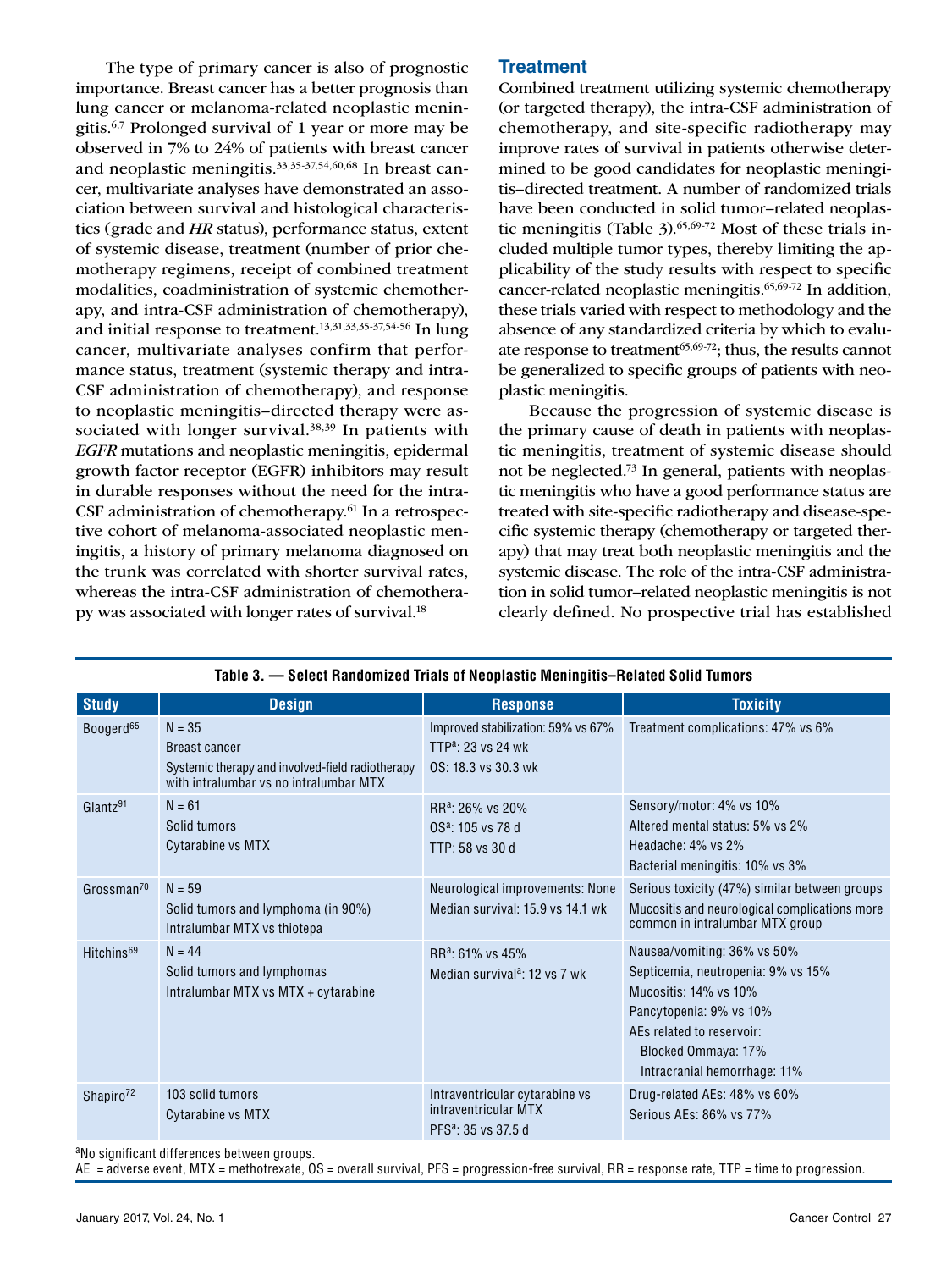the superiority of the intra-CSF administration of chemotherapy relative to systemic therapy. Thus, treatment of neoplastic meningitis should be individualized to the general and neurological status of the patient, the available therapeutic options for systemic disease, and the manner of neurological presentation.

#### *Symptomatic Treatment*

Symptomatic treatment is indicated for all patients with neoplastic meningitis. Pain is treated using opioid analgesics, tricyclic antidepressants, or antiepileptic drugs when present. Corticosteroids may improve radicular pain. The contribution of corticosteroids is limited in neoplastic meningitis because, unlike in brain metastases, neoplastic meningitis does not result in vasogenic edema. However, steroids are useful for the treatment of associated brain metastasis or epidural spinal compression.<sup>4</sup> Focal radiotherapy of symptomatic sites may also provide pain relief. Prophylactic antiepileptic drugs are not indicated, except in patients with seizures and, if used, non–enzyme-inducing drugs are preferred to mitigate pharmacodynamic interaction with systemic therapies. Symptomatic hydrocephalus can be treated by a ventriculoperitoneal shunt or, in some instances, whole-brain/skull-base radiotherapy.4,7

#### *Surgery*

The main surgical indications in neoplastic meningitis include placement of a ventriculoperitoneal shunt for symptomatic hydrocephalus and implantation of ventricular-access devices (eg, Ommaya reservoir) to facilitate the intra-CSF administration of therapy. In 1 report, diverting CSF improved survival in patients with neoplastic meningitis.<sup>74</sup> Complications of a ventriculoperitoneal shunt include possible peritoneal dissemination; however, data from studies of medulloblastoma indicate the absence of peritoneal metastases, nor do any data in the medical literature on neoplastic meningitis suggest a similar seeding pattern.75

Ventricular-access devices offer several advantages for the intra-CSF administration of chemotherapy. After lumbar puncture, the intra-CSF administration of a drug may unknowingly be placed into the epidural or subdural space in up to 12% of patients.76 Furthermore, following intralumbar drug administration, the drug distribution may be not uniform with the variable drug concentration observed in the intracranial compartment.<sup>4,7</sup> These pharmacodynamic aspects of intralumbar drug delivery may partly explain the benefit seen in progression-free survival after the intraventricular administration of select agents.<sup>76</sup> Placing a ventricular-access device is a relatively pain-free procedure.

Ventricular-access devices may also be used in the setting of thrombocytopenia, a relative contraindication for intralumbar drug administration.7 In a cohort of 112 patients (a median of 9 injections per study patient), of whom 72% were treated with both systemic and intraventricular chemotherapy, 11 cases of complications were observed, including 7 infections related to the ventricular-access device.<sup>77</sup> These results confirmed the safety of ventricular-access devices in patients with neoplastic meningitis. Rarely, intracranial hemorrhage, symptomatic leukoencephalopathy, or malposition or obstruction of the catheter can be observed with ventricular-access devices in patients with neoplastic meningitis.<sup>4,77</sup>

#### *Radiotherapy*

Radiotherapy is indicated for the treatment of symptomatic sites of disease, bulky disease defined by MRI, or to correct CSF flow blocks demonstrated by radioisotope CSF flow dynamics.1,4,78 Radiotherapy is indicated for cauda equina or skull-base syndromes, even in the absence of correlated radiographical signs.<sup>4</sup> Radiotherapy often provides pain relief and may help stabilize but does not typically improve neoplastic meningitis–related neurological disease.4

Bulky radiographical disease is another indication for radiotherapy because the intra-CSF administration of chemotherapy has limited diffusion  $( $3 \text{ mm}$ )$  into tumor nodules and is limited in its effectiveness.<sup>4</sup> Correction of CSF flow obstruction is yet another indication for radiotherapy in neoplastic meningitis, and, if normalized, outcomes are similar to those seen in patients with normal CSF flow dynamics.<sup>42</sup>

Stereotactic radiosurgery and fractionated stereotactic radiotherapy have little utility in managing neoplastic meningitis except in co-existent brain metastasis.1,78 In general, CNS site-specific radiotherapy is well tolerated, but use of more extensive radiation treatment fields, such as craniospinal irradiation, have not improved outcomes in solid tumor–related neoplastic meningitis and may result in serious adverse events (eg, myelosuppression, gastrointestinal toxicity).1,4,6,7

Whole-brain radiotherapy may ameliorate neoplastic meningitis–related communicating hydrocephalus secondary to the interruption of CSF flow over the convexity of the brain. Whole-brain radiotherapy can be used to treat co-existent brain metastasis. In a retrospective cohort of patients with NSCLC and neoplastic meningitis, whole-brain radiotherapy did not prolong survival when used as a single-modality therapy for neoplastic meningitis.38

#### *Systemic Therapy*

The selection of systemic chemotherapy to treat neoplastic meningitis is based on the chemosensitivity profile of the primary tumor and the ability of the therapeutic agent to cross the blood–CSF barrier. Temozolomide, an alkylator chemotherapeutic agent known to cross the blood–CSF barrier, failed in a phase 2, nonrandomized study of patients with neoplastic meningi-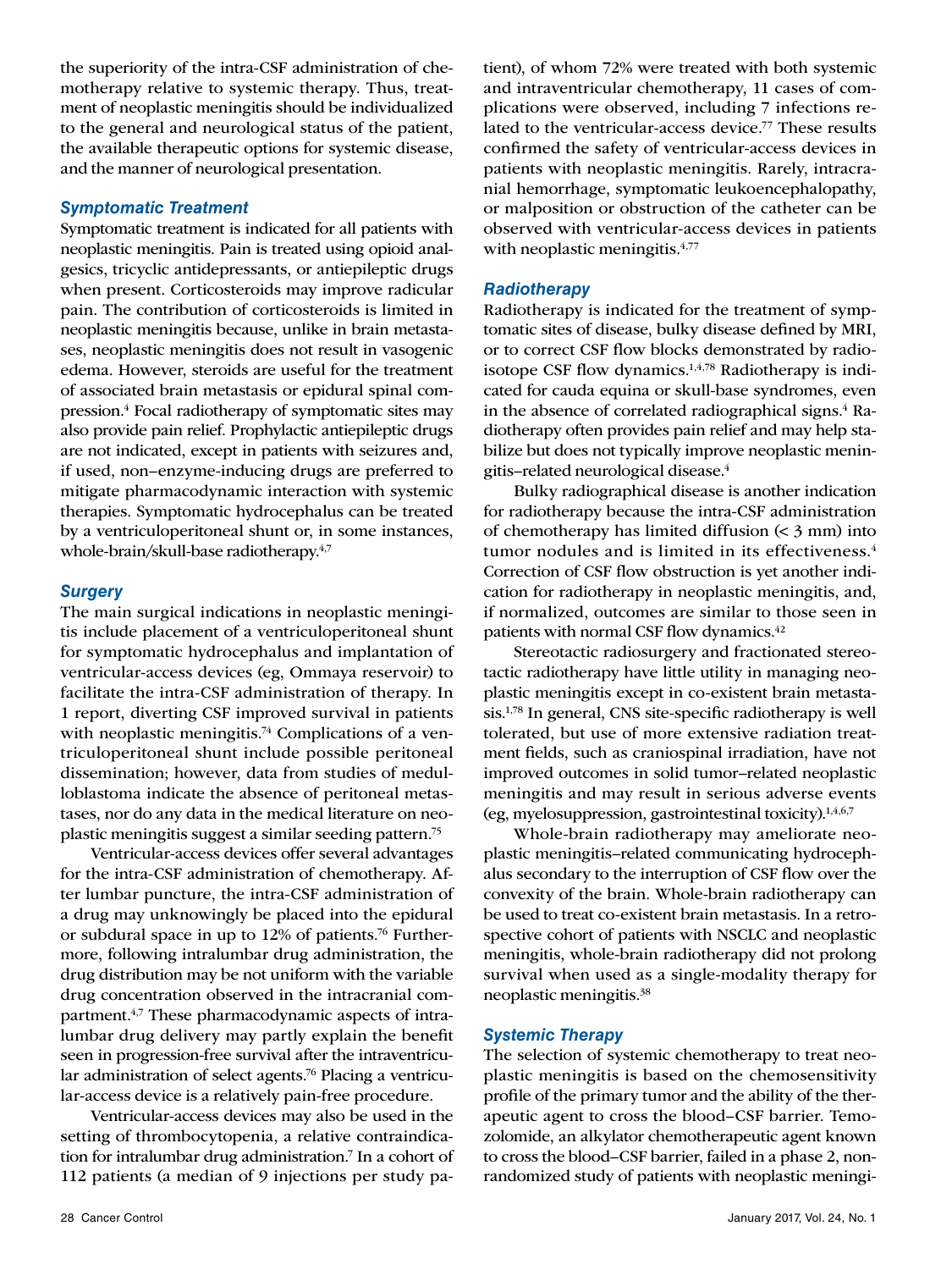tis related to either breast cancer or NSCLC.79 It is likely that it failed due to the inactivity of temozolomide in these cancers.79 Cytotoxic concentrations can also be achieved in the CSF with intravenous high-dose methotrexate or cytarabine, but these regimens have limited effectiveness, except in breast cancer, and often result in significant rates of toxicity.7

*Breast Cancer:* Capecitabine, a fluoropyrimidine that can penetrate the CNS, has shown durable responses in small case series of breast cancer–related neoplastic meningitis.<sup>80,81</sup> Taxane-based chemotherapies (paclitaxel and docetaxel, which are common agents used to treat breast cancer), do not cross the blood–CSF barrier and have no efficacy in treating neoplastic meningitis.82 Responses in patients with neoplastic meningitis after endocrine therapy (tamoxifen, letrozole, anastrozole, megestrol) have occasionally been reported, but most often at the initial presentation of neoplastic meningitis.<sup>7</sup> Breast cancer has acquired resistance to these therapies.7

Anti-erb-b2 receptor tyrosine kinase 2 (ERBB2) therapies (eg, trastuzumab, pertuzumab, lapatinib) are approved for use in metastatic *ERBB2*-positive breast cancer. However, no systemic anti-ERBB2 agent has been evaluated in neoplastic meningitis, except for responses observed in brain metastases.<sup>83,84</sup> Several authors have reported a potential role of bevacizumab alone or in combination with chemotherapy for certain patients with neoplastic meningitis, and the results from several prospective studies evaluating bevacizumab in breast cancer–related neoplastic meningitis are forthcoming (NCT00924820, NCT01281696).85-89

*Lung Cancer:* The impact of systemic chemotherapy in the treatment of lung cancer–related neoplastic meningitis is unclear, but anecdotal responses have been observed following platinum-couplet chemotherapy.90 Some data suggest that patients treated with select systemic therapies containing pemetrexed, bevacizumab, or a tyrosine kinase inhibitor have improved overall survival in select patients, but the effectiveness of these therapies in patients with neoplastic meningitis is not certain.17 Nonetheless, responses to pemetrexed and bevacizumab have been observed in small case reports of NSCLC-related neoplastic meningitis.16,91 Results from a prospective study of bevacizumab for the treatment of neoplastic meningitis that enrolled patients with lung cancer and neoplastic meningitis are forthcoming (NCT00924820).

Activity of the EGFR–tyrosine kinase inhibitors erlotinib and gefitinib at normal and higher doses was observed in patients with activating mutations of *EGFR* and NSCLC-related neoplastic meningitis.16,32,38 However, whether standard-dose or pulsatile, high-dose regimens of EGFR inhibitors are of utility has not yet been defined.92 Erlotinib may achieve higher CSF concentrations than gefitinib, and this drug has potential in neoplastic meningitis.16 CNS responses with erlotinib after prior progression on gefitinib and vice versa have been reported.93 Second-generation EGFR inhibitors such as afatinib (combined with cetuximab) also have activity in lung cancer-related neoplastic meningitis.<sup>94</sup> Thirdgeneration EGFR inhibitors exist that have both improved CNS penetration and activity against the T790M mutation that commonly results in resistance to EGFR inhibition, and these investigational drugs may prove to be effective for both brain metastases and neoplastic meningitis.<sup>95</sup> In a single case series, response to an anaplastic lymphoma kinase inhibitor was observed in the setting of neoplastic meningitis and NSCLC.<sup>96</sup>

*Melanoma:* Standard systemic chemotherapy for the management of melanoma includes temozolomide, dacarbazine, and fotemustine. However, systemic chemotherapy has limited activity in CNS metastases. Immunotherapy with anti-CTLA-4 (ipilimumab) alone or in combination with fotemustine has demonstrated efficacy in patients with minimal symptomatic brain metastasis.97,98 Similar responses have been observed in brain metastasis treated with vemurafenib and dabrafenib.99,100 In patients with both systemic and CNS metastases, similar response rates (78% and 90%) were observed when they were treated with dabrafenib.<sup>101</sup> Cases of melanoma-related neoplastic meningitis responding to ipilimumab or dabrafenib have been reported, but whether targeted therapies can substitute for standard treatment has not yet been determined.<sup>102</sup>

## *Intracerebrospinal Fluid Administration of Chemotherapy*

The intra-CSF administration of chemotherapy is a type of regional or intracavitary administration associated with minimal rates of systemic toxicity; it also produces high levels of the drug in the CSF compartment.103 Although it is frequently used for the treatment of neoplastic meningitis, no prospective trials have demonstrated any benefit of intra-CSF administration of chemotherapy in patients with solid tumor–related neoplastic meningitis. Four drugs are commonly used in routine practice for intra-CSF administration and include methotrexate, cytarabine and its liposomal form, and thiotepa (Table 4). The length of treatment following the successful induction has not yet been defined for neoplastic meningitis, wherein patients have converted from positive to negative findings on CSF cytology and are otherwise clinically stable. Intra-CSF administration of chemotherapy was identified as a significant prognostic factor in the treatment of patients with NSCLC and neoplastic meningitis.<sup>38</sup> Several trials in adults with neoplastic meningitis have not demonstrated any superiority with respect to either response or survival when comparing combination therapy with single-agent therapy.7,65,69,104 Common to all chemotherapy administered into the CSF, and, in par-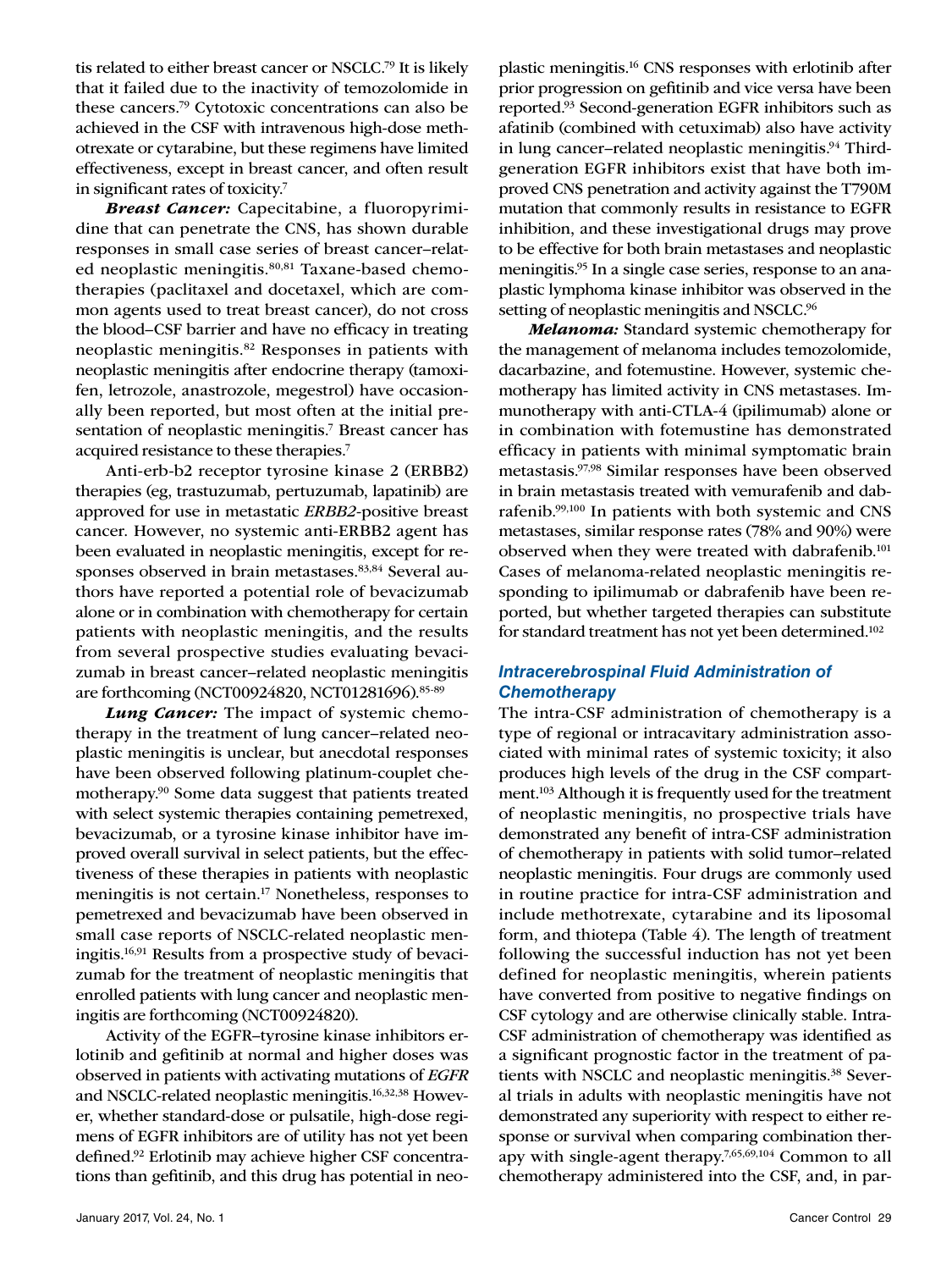| <b>Drug</b>                                                                                                                                                                    | <b>Pharmacology</b>                                          | <b>Half-Life</b> | <b>Regimen</b>                                                                                                                                                                                                              |  |
|--------------------------------------------------------------------------------------------------------------------------------------------------------------------------------|--------------------------------------------------------------|------------------|-----------------------------------------------------------------------------------------------------------------------------------------------------------------------------------------------------------------------------|--|
| Cytarabine                                                                                                                                                                     | Cell-cycle specific<br>Pyrimidine nucleoside analogue        |                  | 25–100 mg twice weekly for 4 wk, 25–100 mg once wkly for 4 wk, then<br>25-100 mg once monthly                                                                                                                               |  |
| Liposomal cytarabine <sup>a</sup>                                                                                                                                              | Cell-cycle specific<br>Pyrimidine nucleoside analogue        | $14 - 21d$       | 50 mg every 2 wk for 8 wk, then 50 mg once every 4 wkb                                                                                                                                                                      |  |
| Methotrexate <sup>c</sup>                                                                                                                                                      | Cell-cycle specific<br>Folate antimetabolite                 | $4.5 - 8h$       | Standard regimen: 10-15 mg twice weekly for 4 wk, then<br>10–15 mg once weekly for 4 wk, then 10–15 mg once monthly<br>Low-dose regimen: 2 mg/d (d 1-5) every other wk<br>High-dose regimen: 15 mg/d (d 1-5) every other wk |  |
| Thiotepa                                                                                                                                                                       | Alkylating ethyleneimine compound<br>Not cell-cycle specific | $3-4$ min        | 10 mg twice weekly for 4 wk, then 10 mg once weekly for 4 wk, then<br>10 mg once a month                                                                                                                                    |  |
| aProphylaxis with corticosteroids is required.<br>$^{\rm b}$ The dose may be reduced to 25 mg per injection to improve tolerance.<br>Prophylavis with acid folinic is required |                                                              |                  |                                                                                                                                                                                                                             |  |

iinic is required.

CSF = cerebrospinal fluid.

ticular, the long half-life agent liposomal cytarabine, is treatment-related, transient, aseptic chemical meningitis that can be mitigated by the concomitant oral administration of dexamethasone. A challenge with the current intra-CSF administration of chemotherapy is the limited efficacy of these agents in solid tumors.<sup>1</sup> Another limitation of intra-CSF chemotherapy when used for the treatment of neoplastic meningitis is its limited penetration (1–3 mm) into tumor nodules, such that the intra-CSF administration of chemotherapy is relatively ineffective in MRI-defined bulky leptomeningeal disease. In patients with CSF flow blocks defined by radioisotope studies, the intra-CSF administration of chemotherapy can be associated with an increased risk of neurotoxicity.

Although these agents are rarely used, the intra-CSF administration of alternative agents (etoposide, topotecan, diaziquone, mafosfamide, nimustine, hydroperoxycyclophosphamide, mercaptopurine, dacarbazine, gemcitabine, interferon α) have either failed or shown similar activity to standard agents used in neoplastic meningitis.7 The continuous ventricular infusion of methotrexate may represent an alternative, pharmacologically rational approach to treating neoplastic meningitis, because few CTCs are present in the active cell cycle.57 Intra-CSF administration of targeted therapies (trastuzumab in breast cancer, interleukin 2 in melanoma, and panitumumab in NSCLC) has been used in neoplastic meningitis, but it has been described in case reports alone.7,105,106 Two phase 1/2 studies are researching *ERBB2*-positive breast cancer and neoplastic meningitis to define the safety and efficacy of the intra-CSF administration of trastuzumab (NCT01325207, NCT01373710).

## **Conclusions**

The incidence of neoplastic meningitis is increasing due to an improvement in the overall survival rate of

patients with cancer, which, in part, reflects the fact that more effective anticancer therapies do not cross the brain–cerebrospinal fluid (CSF) barrier.<sup>2,3</sup> The diagnosis of neoplastic meningitis remains challenging, as reflected by its underdiagnosis and the limited sensitivity of CSF cytology and neuraxis radiography in establishing the diagnosis. Without treatment, neoplastic meningitis is associated with poor outcomes and progressive, neurological death. Determining which patients with neoplastic meningitis are likely to benefit from directed therapy is challenging; however, the extent of systemic disease, type of treatment, the neurological presentation, and the disease burden are all factors identified as being useful for proper patient selection. Treatment options can include chemotherapy (systemic and intra-CSF administration), site-specific radiotherapy, and symptom-directed care. Limited case reports suggest that immunotherapy and cancer-specific targeted therapies may be effective in the treatment of neoplastic meningitis in certain patients — and prospective studies are testing this hypothesis. Proposals for assessing treatment response in neoplastic meningitis could help to standardize the evaluation of neoplastic meningitis and improve clinical trial design so as to better define the role of novel therapies in neoplastic meningitis.

#### **References**

<sup>1.</sup> Chamberlain M, Soffietti R, Raizer J, et al. Leptomeningeal metastasis: a response assessment in neuro-oncology critical review of endpoints and response criteria of published randomized clinical trials. *Neuro-Oncol.* 2014;16(9):1176-1185.

<sup>2.</sup> Omuro AM, Kris MG, Miller VA, et al. High incidence of disease recurrence in the brain and leptomeninges in patients with nonsmall cell lung carcinoma after response to gefitinib. *Cancer*. 2005;103(11):2344-2348.

<sup>3.</sup> Lai R, Dang CR, Malkin MG, et al. The risk of central nervous system metastases after trastuzumab therapy in patients with breast carcinoma. *Cancer*. 2004;101(4):810-816.

 <sup>4.</sup> Chamberlain MC. Leptomeningeal metastasis. *Curr Opin Oncol*. 2010;22(6):627-635.

<sup>5.</sup> Glass JP, Melamed M, Chernik NL, et al. Malignant cells in cerebrospinal fluid (CSF): the meaning of a positive CSF cytology. *Neurology*.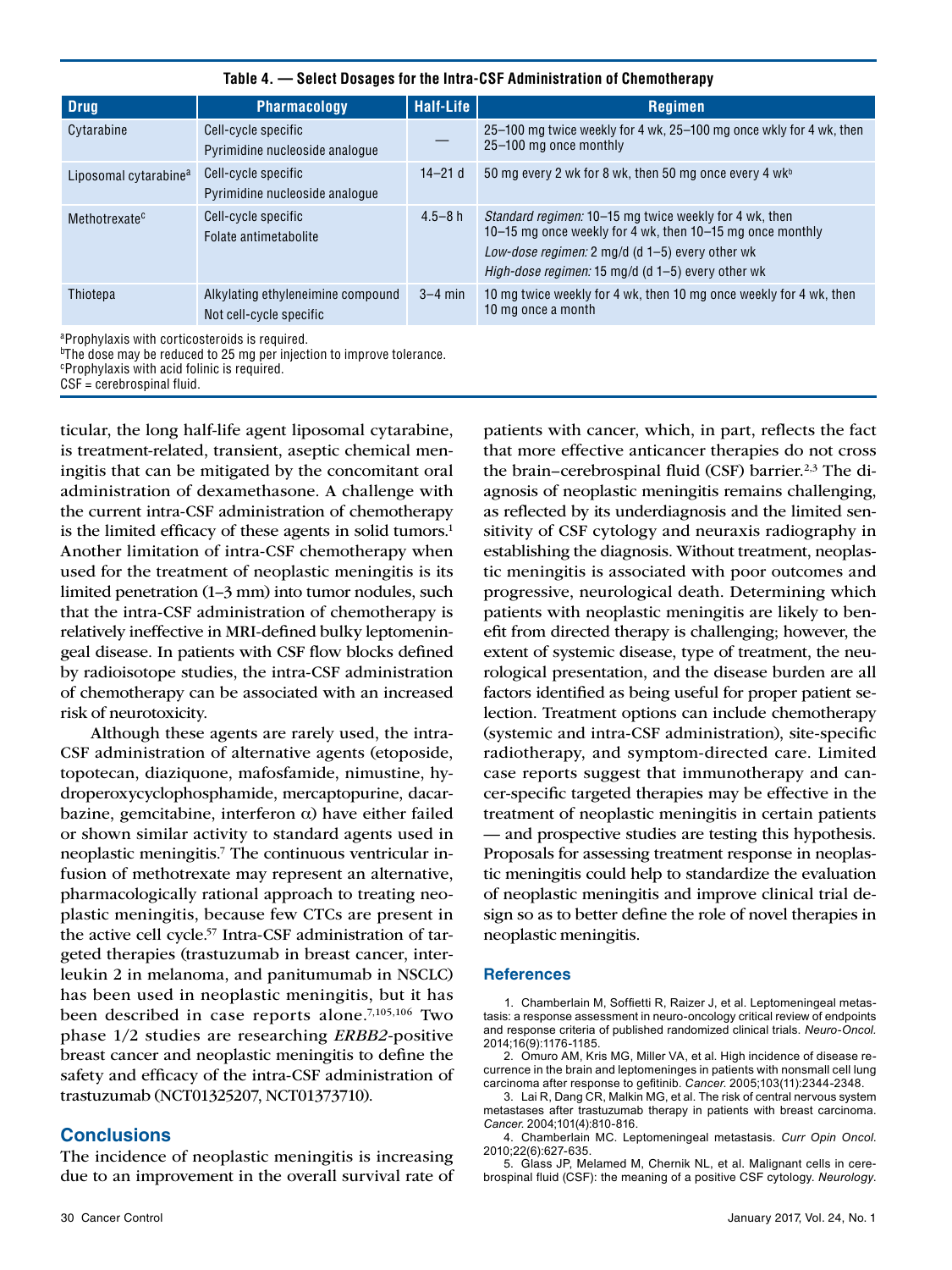1979;29(10):1369-1375.

6. Roth P, Weller M. Management of neoplastic meningitis. *Chin Clin Oncol.* 2015;4(2):26.

7. Le Rhun E, Taillibert S, Chamberlain MC. Carcinomatous meningitis: leptomeningeal metastases in solid tumors. *Surg Neurol Int.*  2013;4(suppl 4):S265-S288.

8. Gleissner B, Chamberlain MC. Neoplastic meningitis. *Lancet Neurol.* 2006;5(5):443-452.

9. van der Ree TC, Dippel DW, Avezaat CJ, et al. Leptomeningeal metastasis after surgical resection of brain metastases. *J Neurol Neurosurg Psychiatry.* 1999;66(2):225-227.

10. Suki D, Hatiboglu MA, Patel AJ, et al. Comparative risk of leptomeningeal dissemination of cancer after surgery or stereotactic radiosurgery for a single supratentorial solid tumor metastasis. *Neurosurgery*. 2009;64(4):664-674-676.

11. Trifiletti DM, Romano KD, Xu Z, et al. Leptomeningeal disease following stereotactic radiosurgery for brain metastases from breast cancer*. J Neurooncol.* 2015;124(3):421-427.

12. Ojerholm E, Lee JYK, Thawani JP, et al. Stereotactic radiosurgery to the resection bed for intracranial metastases and risk of leptomeningeal carcinomatosis. *J Neurosurg.* 2014;121(suppl):75-83.

13. Niwińska A, Rudnicka H, Murawska M. Breast cancer leptomeningeal metastasis: propensity of breast cancer subtypes for leptomeninges and the analysis of factors influencing survival. *Med Oncol*. 2013;30(1):408.

14. Le Rhun E, Taillibert S, Zairi F, et al. Clinicopathological features of breast cancers predict the development of leptomeningeal metastases: a case-control study. *J Neurooncol.* 2011;105(2):309-315.

15. Christoph DC, Reckamp KL. Intraventricular chemotherapy for leptomeningeal carcinomatosis from lung cancer: a feasible and beneficial treatment option? *J Thorac Oncol*. 2013;8(5):523-524.

16. Lee SJ, Lee J-I, Nam D-H, et al. Leptomeningeal carcinomatosis in non-small-cell lung cancer patients: impact on survival and correlated prognostic factors. *J Thorac Oncol*. 2013;8(2):185-191.

17. Riess JW, Nagpal S, Iv M, et al. Prolonged survival of patients with non-small-cell lung cancer with leptomeningeal carcinomatosis in the modern treatment era. *Clin Lung Cancer*. 2014;15(3):202-206.

18. Harstad L, Hess KR, Groves MD. Prognostic factors and outcomes in patients with leptomeningeal melanomatosis. *Neuro-Oncol*. 2008;10(6):1010-1018.

19. Chamberlain M, Kormanik P. Leptomeningeal metastases due to melanoma. *Int J Oncol.* 1996;9(3):505-510.

20. Pape E, Desmedt E, Zairi F, et al. Leptomeningeal metastasis in melanoma: a prospective clinical study of nine patients. *In Vivo.* 2012;26(6):1079-1086.

21. National Comprehensive Cancer Network (NCCN). *NCCN Clinical Practice Guidelines in Oncology: Central Nervous System Cancers*. vI.2016. https://www.nccn.org/professionals/physician\_gls/pdf/cns.pdf. Accessed December 7, 2016.

22. Groves MD. New strategies in the management of leptomeningeal metastases. *Arch Neurol.* 2010;67(3):305-312.

23. Jaeckle KA. Neoplastic meningitis from systemic malignancies: diagnosis, prognosis, and treatment. *Semin Oncol*. 2006; 33(3):312-323.

24. Wasserstrom WR, Glass JP, Posner JB. Diagnosis and treatment of leptomeningeal metastases from solid tumors: experience with 90 patients. *Cancer*. 1982;49(4):759-772.

25. Little JR, Dale AJ, Okazaki H. Meningeal carcinomatosis. Clinical manifestations. *Arch Neurol.* 1974;30(2):138-143.

26. van Oostenbrugge RJ, Twijnstra A. Presenting features and value of diagnostic procedures in leptomeningeal metastases. *Neurology* 1999;53(2):382-385.

27. Balm M, Hammack J. Leptomeningeal carcinomatosis: presenting features and prognostic factors. *Arch Neurol*. 1996;53(7):626-632.

28. Groves MD. *Advances in Treating Leptomeningeal Metastases: Educational Book*. Alexandria, VA: American Society of Clinical Oncology; 2008:80-87.

29. Chamberlain MC. Comprehensive neuraxis imaging in leptomenin-

geal metastasis: a retrospective case series. *CNS Oncol*. 2013;2(2):121-128. 30. Chamberlain MC. Leptomeningeal metastasis. *Curr Opin Neurol.*  2009;22(6):665-674.

31. Le Rhun E, Taillibert S, Zairi F, et al. A retrospective case series of 103 consecutive patients with leptomeningeal metastasis and breast cancer. *J Neurooncol.* 2013;113(1):83-92.

32. Clarke JL, Perez HR, Jacks LM, et al. Leptomeningeal metastases in the MRI era. *Neurology*. 2010;74(18):1449-1454.

33. Rudnicka H, Niwińska A, Murawska M. Breast cancer leptomeningeal metastasis--the role of multimodality treatment. *J Neurooncol*. 2007;84(1):57-62.

34. Clatot F, Philippin-Lauridant G, Ouvrier M-J, et al. Clinical improvement and survival in breast cancer leptomeningeal metastasis correlate with the cytologic response to intrathecal chemotherapy. *J Neurooncol*. 2009;95(3):421-426.

35. Gauthier H, Guilhaume MN, Bidard FC, et al. Survival of breast cancer patients with meningeal carcinomatosis. *Ann Oncol.* 2010;21(11):2183-2187.

36. de Azevedo CRAS, Cruz MRS, Chinen LTD, et al. Meningeal carci-

January 2017, Vol. 24, No. 1 Cancer Control 31

nomatosis in breast cancer: prognostic factors and outcome. *J Neurooncol*. 2011;104(2):565-572.

37. Lee S, Ahn HK, Park YH, et al. Leptomeningeal metastases from breast cancer: intrinsic subtypes may affect unique clinical manifestations. *Breast Cancer Res Treat.* 2011;129(3):809-817.

38. Morris PG, Reiner AS, Szenberg OR, et al. Leptomeningeal metastasis from non-small cell lung cancer: survival and the impact of whole brain radiotherapy. *J Thorac Oncol*. 2012;7(2):382-385.

39. Park JH, Kim YJ, Lee J-O, et al. Clinical outcomes of leptomeningeal metastasis in patients with non-small cell lung cancer in the modern chemotherapy era. *Lung Cancer h*. 2012;76(3):387-392.

40. Sze G, Soletsky S, Bronen R, et al. MR imaging of the cranial meninges with emphasis on contrast enhancement and meningeal carcinomatosis. *AJR Am J Roentgenol.* 1989;153(5):1039-1049.

41. Chamberlain MC, Kormanik P, Jaeckle KA, et al. 111Indium-diethylenetriamine pentaacetic acid CSF flow studies predict distribution of intrathecally administered chemotherapy and outcome in patients with leptomeningeal metastases. *Neurology*. 1999;52(1):216-217.

42. Chamberlain MC, Kormanik PA. Prognostic significance of 111indium-DTPA CSF flow studies in leptomeningeal metastases. *Neurology*. 1996;46(6):1674-1677.

43. Glantz MJ, Cole BF, Glantz LK, et al. Cerebrospinal fluid cytology in patients with cancer: minimizing false-negative results. *Cancer*. 1998;82(4):733-739.

44. Groves MD, Hess KR, Puduvalli VK, et al. Biomarkers of disease: cerebrospinal fluid vascular endothelial growth factor (VEGF) and stromal cell derived factor (SDF)-1 levels in patients with neoplastic meningitis (NM) due to breast cancer, lung cancer and melanoma*. J Neurooncol*. 2009;94(2):229-234.

45. Herrlinger U, Wiendl H, Renninger M, et al. Vascular endothelial growth factor (VEGF) in leptomeningeal metastasis: diagnostic and prognostic value. *Br J Cancer*. 2004;91(2):219-224.

46. An YJ, Cho HR, Kim TM, et al. An NMR metabolomics approach for the diagnosis of leptomeningeal carcinomatosis in lung adenocarcinoma cancer patients. *Int J Cancer*. 2015;136(1):162-171.

47. Römpp A, Dekker L, Taban I, et al. Identification of leptomeningeal metastasis-related proteins in cerebrospinal fluid of patients with breast cancer by a combination of MALDI-TOF, MALDI-FTICR and nanoLC-FTICR MS. *Proteomics*. 2007;7(3):474-481.

48. Teplyuk NM, Mollenhauer B, Gabriely G, et al. MicroRNAs in cerebrospinal fluid identify glioblastoma and metastatic brain cancers and reflect disease activity. *Neuro-Oncol.* 2012;14(6):689-700.

49. Magbanua MJM, Melisko M, Roy R, et al. Molecular profiling of tumor cells in cerebrospinal fluid and matched primary tumors from metastatic breast cancer patients with leptomeningeal carcinomatosis. *Cancer Res.* 2013;73(23):7134-7143.

50. Patel AS, Allen JE, Dicker DT, et al. Identification and enumeration of circulating tumor cells in the cerebrospinal fluid of breast cancer patients with central nervous system metastases. *Oncotarget*. 2011;2(10):752-760.

51. Le Rhun E, Massin F, Tu Q, et al. Development of a new method for identification and quantification in cerebrospinal fluid of malignant cells from breast carcinoma leptomeningeal metastasis. *BMC Clin Pathol*. 2012;12:21.

52. Le Rhun E, Tu Q, De Carvalho Bittencourt M, et al. Detection and quantification of CSF malignant cells by the CellSearch technology in patients with melanoma leptomeningeal metastasis. *Med Oncol*. 2013;30(2):538.

53. Nayak L, Fleisher M, Gonzalez-Espinoza R, et al. Rare cell capture technology for the diagnosis of leptomeningeal metastasis in solid tumors. *Neurology*. 2013;80(17):1598-1605.

54. Meattini I, Livi L, Saieva C, et al. Prognostic factors and clinical features in patients with leptomeningeal metastases from breast cancer: a single center experience*. J Chemother Florence Italy.* 2012;24(5):279-284.

55. Lara-Medina F, Crismatt A, Villarreal-Garza C, et al. Clinical features and prognostic factors in patients with carcinomatous meningitis secondary to breast cancer. *Breast J*. 2012;18(3):233-241.

56. Yust-Katz S, Garciarena P, Liu D, et al. Breast cancer and leptomeningeal disease (LMD): hormone receptor status influences time to development of LMD and survival from LMD diagnosis. *J Neurooncol*. 2013;114(2):229-235.

57. Gwak H-S, Joo J, Kim S, et al. Analysis of treatment outcomes of intraventricular chemotherapy in 105 patients for leptomeningeal carcinomatosis from non-small-cell lung cancer. *J Thorac Oncol*. 2013;8(5):599-605.

58. Jaeckle KA, Phuphanich S, Bent MJ, et al. Intrathecal treatment of neoplastic meningitis due to breast cancer with a slow-release formulation of cytarabine. *Br J Cancer*. 2001;84(2):157-163.

59. Kim HJ, Im SA, Keam B, et al. Clinical outcome of central nervous system metastases from breast cancer: differences in survival depending on systemic treatment. *J Neurooncol.* 2012;106(2):303-313.

60. Regierer AC, Stroux A, Kühnhardt D, et al. Contrast-enhancing meningeal lesions are associated with longer survival in breast cancerrelated leptomeningeal metastasis. *Breast Care*. 2008;3(2):118-123.

61. Umemura S, Tsubouchi K, Yoshioka H, et al; Okayama Lung Cancer Study Group. Clinical outcome in patients with leptomeningeal metastasis from non-small cell lung cancer. *Lung Cancer*. 2012;77(1):134-139.